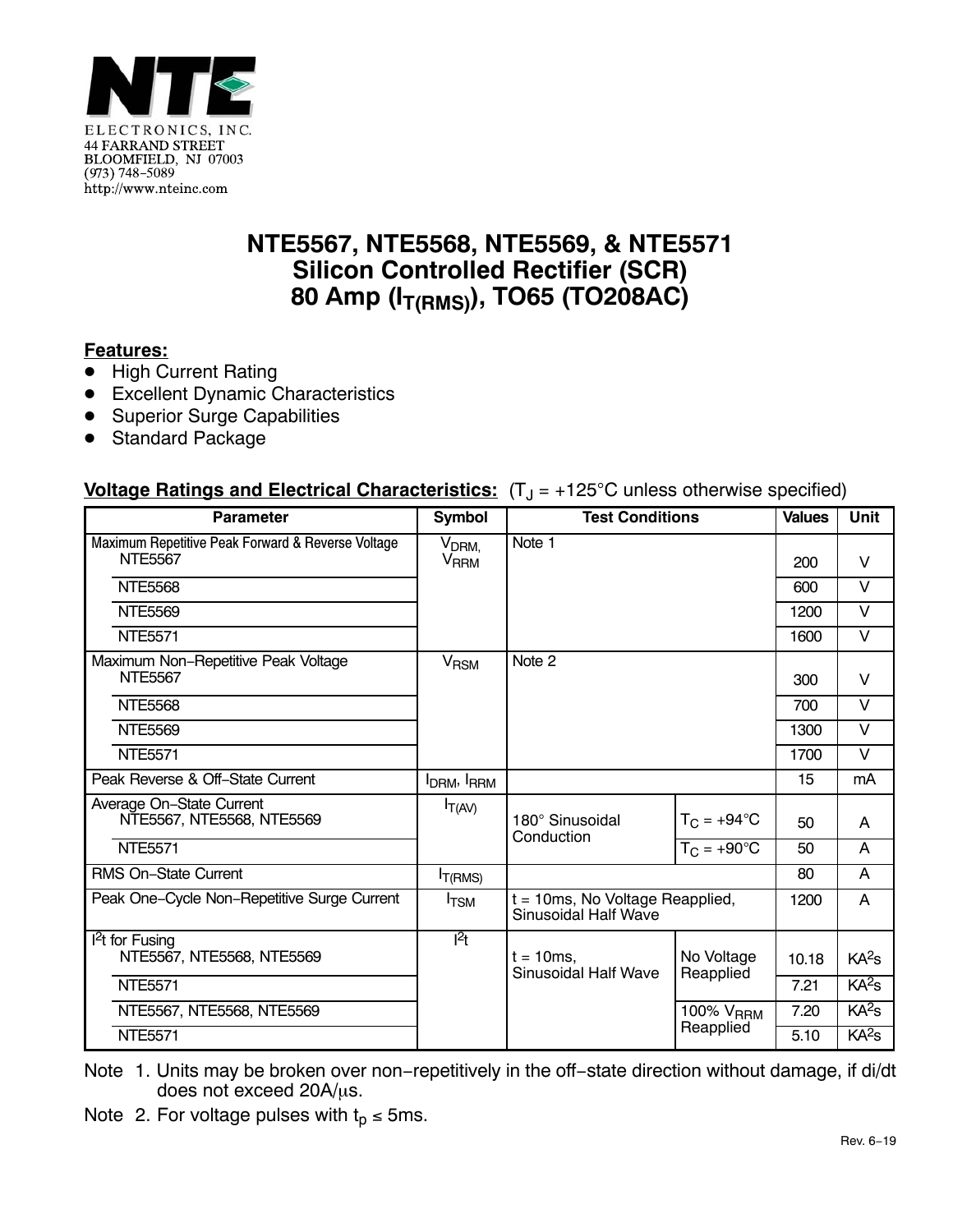**Voltage Ratings and Electrical Characteristics (Cont'd):** (T<sub>J</sub> = +125°C unless otherwise specified)

| <b>Parameter</b>                                                           | <b>Symbol</b>                                  | <b>Test Conditions</b>                                                                                                                 | <b>Values</b> | <b>Unit</b>       |
|----------------------------------------------------------------------------|------------------------------------------------|----------------------------------------------------------------------------------------------------------------------------------------|---------------|-------------------|
| $I^2$ for Fusing<br>NTE5567, NTE5568, NTE5569                              | $I^2vt$                                        | $t = 0.1$ to 10ms,<br>No Voltage Reapplied                                                                                             | 10.18         | $KA^2\sqrt{s}$    |
| <b>NTE5571</b>                                                             |                                                |                                                                                                                                        | 7.21          | $KA^2\sqrt{s}$    |
| Low Level Value of Threshold Voltage<br>NTE5567, NTE5568, NTE5569          | $I_{T(TO)}$                                    | 16.7% x π x $I_{T(AV)}$ < $I < π$ x $I_{T(AV)}$                                                                                        | 0.94          | V                 |
| <b>NTE5571</b>                                                             |                                                |                                                                                                                                        | 1.02          | V                 |
| High Level Value of Threshold Voltage<br>NTE5567, NTE5568, NTE5569         | $I_{T(TO)2}$                                   | $\pi$ x $I_{T(AV)}$ < I < 20 x $\pi$ x $I_{T(AV)}$                                                                                     | 1.08          | V                 |
| <b>NTE5571</b>                                                             |                                                |                                                                                                                                        | 1.17          | $\vee$            |
| Low Level Value of On-State Slope Resistance<br>NTE5567, NTE5568, NTE5569  | $r_{T1}$                                       | 16.7% x π x $I_{T(AV)}$ < 1 < 20 x π x $I_{T(AV)}$                                                                                     | 4.08          | $m\Omega$         |
| <b>NTE5571</b>                                                             |                                                |                                                                                                                                        | 4.78          | $m\Omega$         |
| High Level Value of On-State Slope Resistance<br>NTE5567, NTE5568, NTE5569 | $r_{T2}$                                       | $\pi$ x $I_{T(AV)}$ < 1 < 20 x $\pi$ x $I_{T(AV)}$                                                                                     | 3.34          | $m\Omega$         |
| <b>NTE5571</b>                                                             |                                                |                                                                                                                                        | 3.97          | $m\Omega$         |
| Maximum On-State Voltage<br>NTE5567, NTE5568, NTE5569                      | V <sub>TM</sub>                                | $I_{\text{pk}} = 157A, T_J = +25^{\circ}C$                                                                                             | 1.60          | v                 |
| <b>NTE5571</b>                                                             |                                                |                                                                                                                                        | 1.78          | V                 |
| Maximum Holding Current                                                    | ŀн                                             | $T_{J}$ = +25°C, Anode Supply 22V,<br>Resistive Load, Initial $I_T = 2A$                                                               | 200           | mA                |
| <b>Latching Current</b>                                                    | I <sub>L</sub>                                 | Anode Supply 6V, Resistive Load                                                                                                        | 400           | mA                |
| Maximum Rate of Rise of Turned-On Current<br>NTE5567, NTE5568,             | di/dt                                          | $V_{DM}$ = Rated $V_{DRM}$ , Gate Pulse = 20V,<br>15 $\Omega$ , $t_p = 6\mu s$ , $t_r = 0.1\mu s$ Max,                                 | 200           | $A/\mu s$         |
| NTE5569, NTE5571                                                           |                                                | $I_{TM}$ = (2 x Rated di/dt) A                                                                                                         | 100           | $A/\mu s$         |
| <b>Typical Delay Time</b>                                                  | $t_{d}$                                        | $T_C = +25^{\circ}C$ , $V_{DM} =$ Rated $V_{DRM}$ , DC<br>Resistive Circuit, Gate Pulse = 10V,<br>15 $\Omega$ Source, $t_p = 20 \mu s$ | 0.9           | μS                |
| Typical Turn-Off Time                                                      | $t_{\rm q}$                                    | $T_C = +125^{\circ}C$ , $I_{TM} = 50A$ , Reapplied<br>$dv/dt = 20 V/\mu s$ , dir/dt = 10A/ $\mu s$ ,<br>$V_R = 50V$                    | 110           | μS                |
| Maximum Critical Rate of Rise of                                           | Linear to 100% Rated V <sub>DRM</sub><br>dv/dt |                                                                                                                                        | 200           | $V/\mu s$         |
| Off-State Voltage                                                          |                                                | Linear to 67% Rated V <sub>DRM</sub>                                                                                                   | 500           | $V/\mu s$         |
| Maximum Peak Gate Power                                                    | $P_{G(AV)}$                                    | $t_{p} \leq 5ms$                                                                                                                       | 10            | W                 |
| Maximum Average Gate Power                                                 | $P_{GM}$                                       |                                                                                                                                        | 2.5           | W                 |
| Maximum Peak Positive Gate Current                                         | l <sub>GM</sub>                                |                                                                                                                                        | 2.5           | A                 |
| Maximum Peak Positive Gate Voltage                                         | $+V_{GM}$                                      |                                                                                                                                        | 10            | $\vee$            |
| Maximum Peak Negative Gate Voltage                                         | $-VGM$                                         |                                                                                                                                        | 10            | $\overline{\vee}$ |
| DC Gate Current Required to Trigger                                        | $I_{\text{GT}}$                                | 6V, Anode-to-Cathode Applied                                                                                                           | 100           | mA                |
| DC Gate Voltage Required to Trigger                                        | V <sub>GT</sub>                                | 6V, Anode-to-Cathode Applied,<br>$T_J = +25^{\circ}C$                                                                                  | 2.5           | V                 |
| DC Gate Current Not to Trigger                                             | $I_{GD}$                                       | Rated V <sub>DRM</sub> , Anode-to-Cathode<br>Applied                                                                                   | 5.0           | mA                |

Note 1. Units may be broken over non−repetitively in the off−state direction without damage, if di/dt does not exceed  $20A/\mu s$ .

Note 2. For voltage pulses with  $t_p \le 5$ ms.